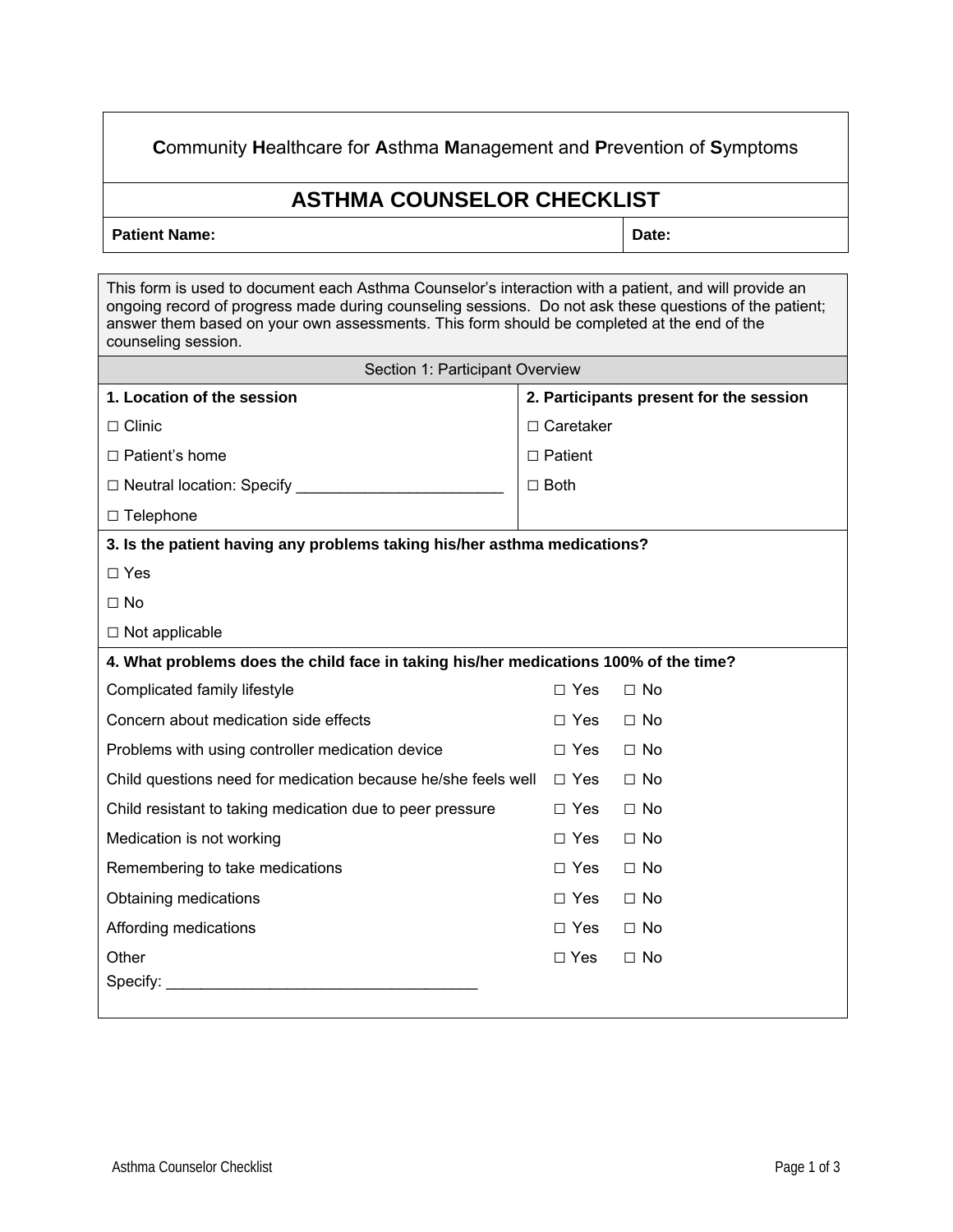| Section 2: Counseling Intervention Activities                                                                         |               |                                                                          |                                       |                               |                |                  |  |
|-----------------------------------------------------------------------------------------------------------------------|---------------|--------------------------------------------------------------------------|---------------------------------------|-------------------------------|----------------|------------------|--|
| <b>Intervention Modules</b>                                                                                           | <b>Status</b> |                                                                          |                                       |                               |                |                  |  |
|                                                                                                                       | $N/A^*$       | <b>Not</b><br>started                                                    | Partially<br>completed                | Completed; needs<br>follow-up |                | Completed        |  |
| 1. Asthma and Asthma Medications                                                                                      |               | $\Box$                                                                   | $\Box$                                | $\Box$                        |                | $\Box$           |  |
| 2. Creating the Safe Sleeping Zone                                                                                    |               | $\Box$<br>□<br>$\Box$                                                    |                                       | □                             |                |                  |  |
| 3. Conquering Cockroaches                                                                                             | $\Box$        | $\Box$                                                                   | $\Box$                                | □                             |                | □                |  |
| 4. Ridding the Home of Rodents                                                                                        | $\Box$        | $\Box$                                                                   | $\Box$                                | □                             |                | □                |  |
| 5. Dealing with Furry Friends                                                                                         | $\Box$        | $\Box$                                                                   | $\Box$                                | $\Box$                        |                | □                |  |
| 6. Mold-Proofing Your Home                                                                                            | П             | $\Box$                                                                   | $\Box$                                | $\Box$                        |                | $\Box$           |  |
| 7. Reducing Exposure to Tobacco<br><b>Smoke</b>                                                                       |               | $\Box$                                                                   | □                                     | $\Box$                        |                | □                |  |
| 8. Avoiding Other Asthma Triggers                                                                                     | $\Box$        | $\Box$                                                                   | $\Box$                                | $\Box$                        |                | $\Box$           |  |
| 9. Rate YOUR opinion on the caretaker's<br>Rate YOUR opinion on the following:                                        |               |                                                                          |                                       |                               |                |                  |  |
| understanding of the educational materials<br>related to the modules                                                  |               | 10. How likely is it that the caretaker will<br>succeed with the modules |                                       |                               |                |                  |  |
| $\Box$ Poor                                                                                                           |               |                                                                          | <b>Very Unlikely</b>                  |                               |                | Very Likely      |  |
| $\Box$ Average                                                                                                        |               |                                                                          | 2<br>1                                | 3                             | 4              | 5                |  |
| 11. How likely is it that another visit will help<br>$\Box$ Good                                                      |               |                                                                          |                                       |                               |                |                  |  |
| $\Box$ N/A                                                                                                            |               | the caretaker succeed in the modules                                     |                                       |                               |                |                  |  |
|                                                                                                                       |               |                                                                          | Very Unlikely<br>1<br>$\overline{2}$  | 3                             | $\overline{4}$ | Very Likely<br>5 |  |
|                                                                                                                       |               |                                                                          |                                       |                               |                |                  |  |
| Rate the caretaker's understanding and confidence:                                                                    |               |                                                                          |                                       |                               |                |                  |  |
| 12. Understanding of the need for environmental 13. Understanding of what to do<br>intervention                       |               |                                                                          |                                       |                               |                |                  |  |
| Poor/Low<br>Adequate<br>High                                                                                          |               | Poor/Low<br>Adequate<br>High                                             |                                       |                               |                |                  |  |
| 1<br>3<br>5<br>$\overline{2}$<br>4                                                                                    |               |                                                                          | 1<br>$\overline{2}$                   | 3                             | 4              | 5                |  |
| 14. Understanding the child's allergic sensitivity 15. Confidence that (s)he will succeed                             |               |                                                                          |                                       |                               |                |                  |  |
| Poor/Low<br>Adequate<br>High                                                                                          |               |                                                                          | Poor/Low                              | Adequate                      |                | High             |  |
| 1<br>3<br>5<br>$\overline{2}$<br>4                                                                                    |               |                                                                          | 1<br>$\overline{c}$                   | 3                             | 4              | 5                |  |
| Rate the number and severity of the problems and barriers that the caretaker sees in implementing<br>the intervention |               |                                                                          |                                       |                               |                |                  |  |
| 16. Number of problems and barriers                                                                                   |               |                                                                          | 17. Severity of problems and barriers |                               |                |                  |  |
| None<br>Some<br>Many<br>Few                                                                                           |               |                                                                          | Manageable<br>Hard<br>Impossible      |                               |                |                  |  |
| □<br>□<br>$\Box$<br>□                                                                                                 |               |                                                                          | $\Box$                                | $\Box$                        | $\Box$         |                  |  |
| *N/A – Patient-tailored modules (3, 4, 5, 6, & 8) will not apply if the patient is not sensitive and exposed to the   |               |                                                                          |                                       |                               |                |                  |  |

allergens/irritants in question. Un-tailored modules (1, 2, & 7) should be completed with every patient.